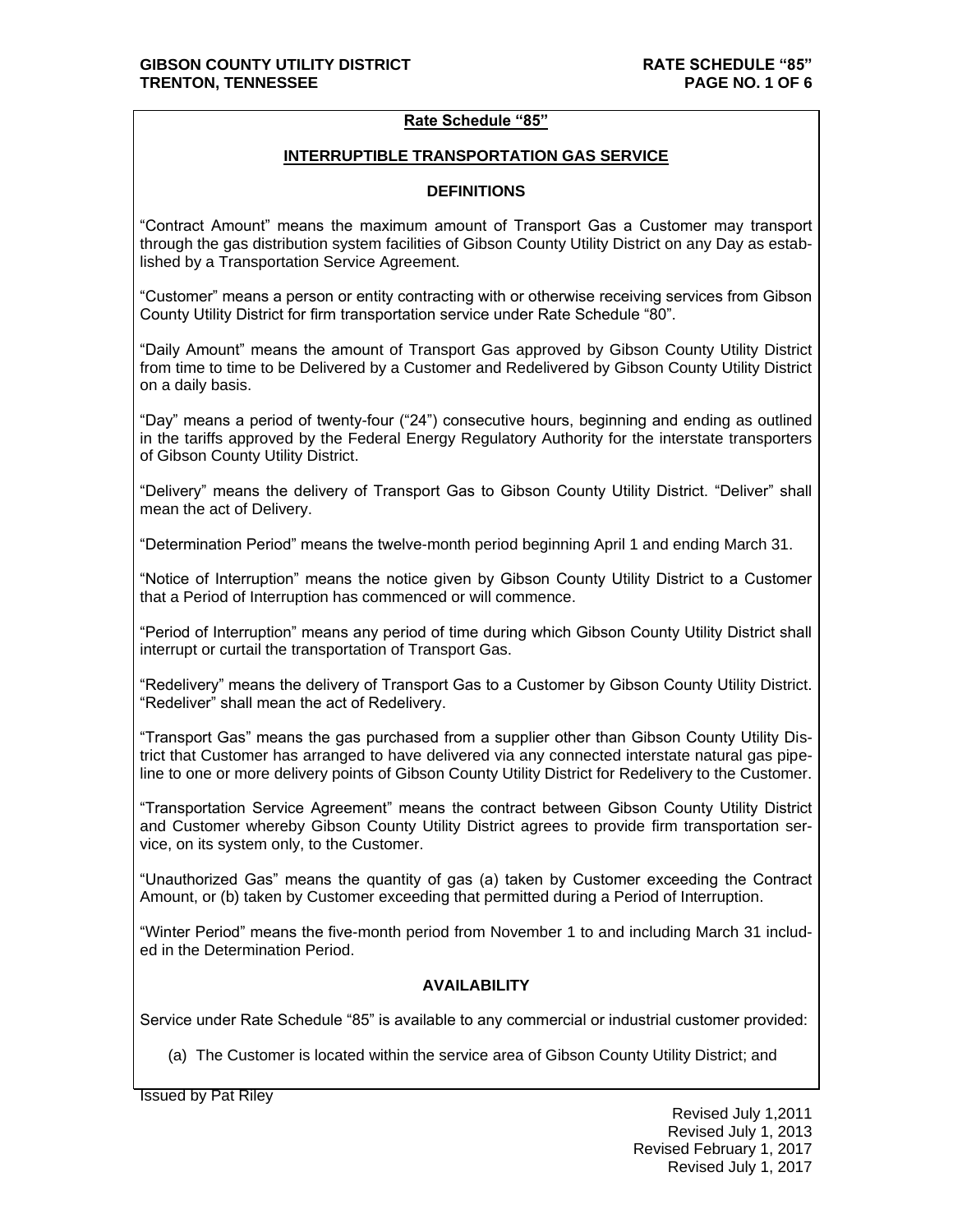- (b) The Customer used more than 15,000 Therms in any one month of the previous Determination Period; and
- (c) The Customer's annual gas usage, on an actual or projected basis, is not less than 180,000 Therms; and
- (d) The Customer must have alternate fuel facilities of sufficient capacity capable of providing 100 percent of the Customer's Interruptible Transportation service requirements during periods of gas interruption or curtailment. Customer shall maintain such facilities ready for operation at any time. Interruption or curtailment shall be immediately effective on verbal notification by Gibson County Utility District, and Customer shall refrain from increasing or using gas until permitted to do so by Gibson County Utility District. It is understood and agreed that Gibson County Utility District will have the right to cut off gas service without further notice to the Customer in the event Customer fails to curtail the use of gas in accordance with the verbal notice of interruption or curtailment given by Gibson County Utility District; and
- (e) The Customer meets the following definition of a commercial or industrial customer:

Commercial customers are businesses primarily engaged in the sale of goods or services, including institutions and governmental agencies. Industrial customers are engaged primarily in a process that creates or changes raw or unfinished materials into another form or product including the generation of electric power; and

(f) The Customer must execute a Transportation Service Agreement.

In the event Customer shall fail to continue to meet the conditions (a) through (f) during the previous Determination Period, service under Rate Schedule "85" shall no longer be available. Customer shall be reclassified to the appropriate rate schedule effective May 1 of each year.

#### **CHARACTER OF SERVICE**

Pursuant to a Transportation Service Agreement and Rate Schedule 85, Gibson County Utility District shall deliver up to the Contract Amount of Transport Gas received from one or more connected pipelines for Customer's account.

Gas transported under Rate Schedule "85" shall be used only by the Customer at its facilities and shall be redelivered to no more than two meters at each facility located within the service area of Gibson County Utility District and shall not be resold by the Customer.

All service under Rate Schedule "85" and all associated Transportation Service Agreements shall be for interruptible service. In the event of a Period of Interruption affecting gas transportation service, or if the Transport Gas cannot be Delivered to Gibson County Utility District by a supplier of the Customer for any reason, Customer shall be permitted to purchase gas in accordance with Rate Schedule "50" if capacity on the distribution system of Gibson County Utility District and the transporting pipeline is available and Rate Schedule "50" is not otherwise curtailed.

## **NET RATE**

The net rate for service under Rate Schedule "85" for each monthly billing period shall be the sum of the Customer Charge, the Transportation Charge, and the Other Charges, each calculated as follows:

| <b>Customer Charge:</b> | \$300.00                                        |
|-------------------------|-------------------------------------------------|
| Transportation Charge:  | \$0.3858 per Therm for the first 15,000 Therms; |
|                         |                                                 |

Issued by Pat Riley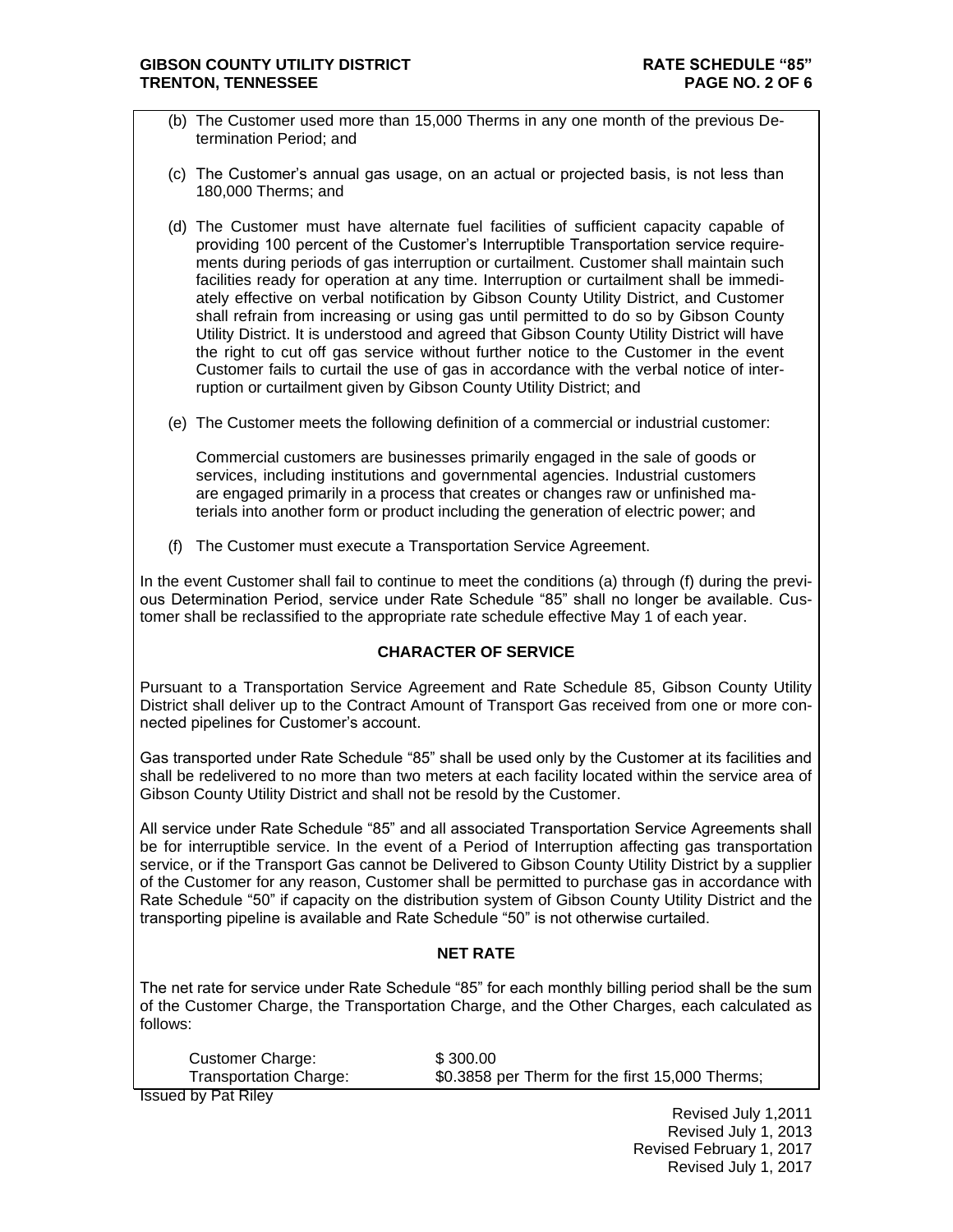|                | plus<br>\$0.4363 per Therm from 15,001 Therms to and<br>including 30,000 Therms; plus<br>\$0.3769 per Therm from 30,001 Therms to and<br>including 50,000 Therms; plus<br>\$0.3188 per Therm for the excess over 50,000<br>Therms.                                                                                                                                                   |
|----------------|--------------------------------------------------------------------------------------------------------------------------------------------------------------------------------------------------------------------------------------------------------------------------------------------------------------------------------------------------------------------------------------|
| Other Charges: | The sum of Scheduling Penalties, Imbalance<br>Charges, and Unauthorized Overrun Penalties,<br>as herein defined; and any pipeline scheduling,<br>balancing, transportation, unauthorized overrun<br>penalties, or other similar charges incurred by<br>Gibson County Utility District in connection with<br>the transportation of gas on behalf of the Cus-<br>tomer, as applicable. |

## **PURCHASED GAS ADJUSTMENT**

Rate Schedule "85" shall not be subject to the Purchased Gas Adjustment of Gibson County Utility District.

#### **MINIMUM BILL**

The minimum bill for each monthly billing period shall be the Customer Charge. The minimum bill will be billed for each monthly billing period beginning with the date of initial service and ending with the date service is terminated at the request of Customer, inclusive.

#### **PAYMENT TERMS**

Bills for service under Rate Schedule "85" are rendered monthly. Each bill rendered for service is due and payable on the date it is issued. The rates and charges under Rate Schedule "85" are net, the gross rate being fifteen percent ("15%") higher. In the event the current monthly bill is not paid on or before the last date for payment as specified on the bill, the gross rate shall apply to any unpaid amount of the bill.

## **UNAUTHORIZED OVERRUN PENALTY**

No Customer shall take Unauthorized Gas. A Customer must immediately notify Gibson County Utility District if it has taken, or anticipates taking, Unauthorized Gas. If the Unauthorized Gas is the result of the Customer exceeding the Contract Amount, the Customer shall be charged the Commodity Charge, adjusted for the current Purchased Gas Adjustment, under Rate Schedule "50". If the Unauthorized Gas is the result of the Customer exceeding the amount permitted during a Period of Curtailment, the Customer shall be charged, in addition to the applicable Commodity Charge as described in the previous sentence, a penalty of \$2.00 per Therm for all such Unauthorized Gas taken. In addition, the Customer shall be charged for all penalties and charges assessed to Gibson County Utility District on behalf of Customer by the transporting pipeline(s).

In addition to the charges discussed in the previous paragraph, Gibson County Utility District may pursue any other remedy available to it under applicable law, including, but not limited to, suspension or termination of service and/or cancellation of the Customer's Transportation Service Agreement. The existence of a penalty shall not be construed to give any Customer the right to take Unauthorized Gas.

## **SCHEDULING OF SERVICE**

Issued by Pat Riley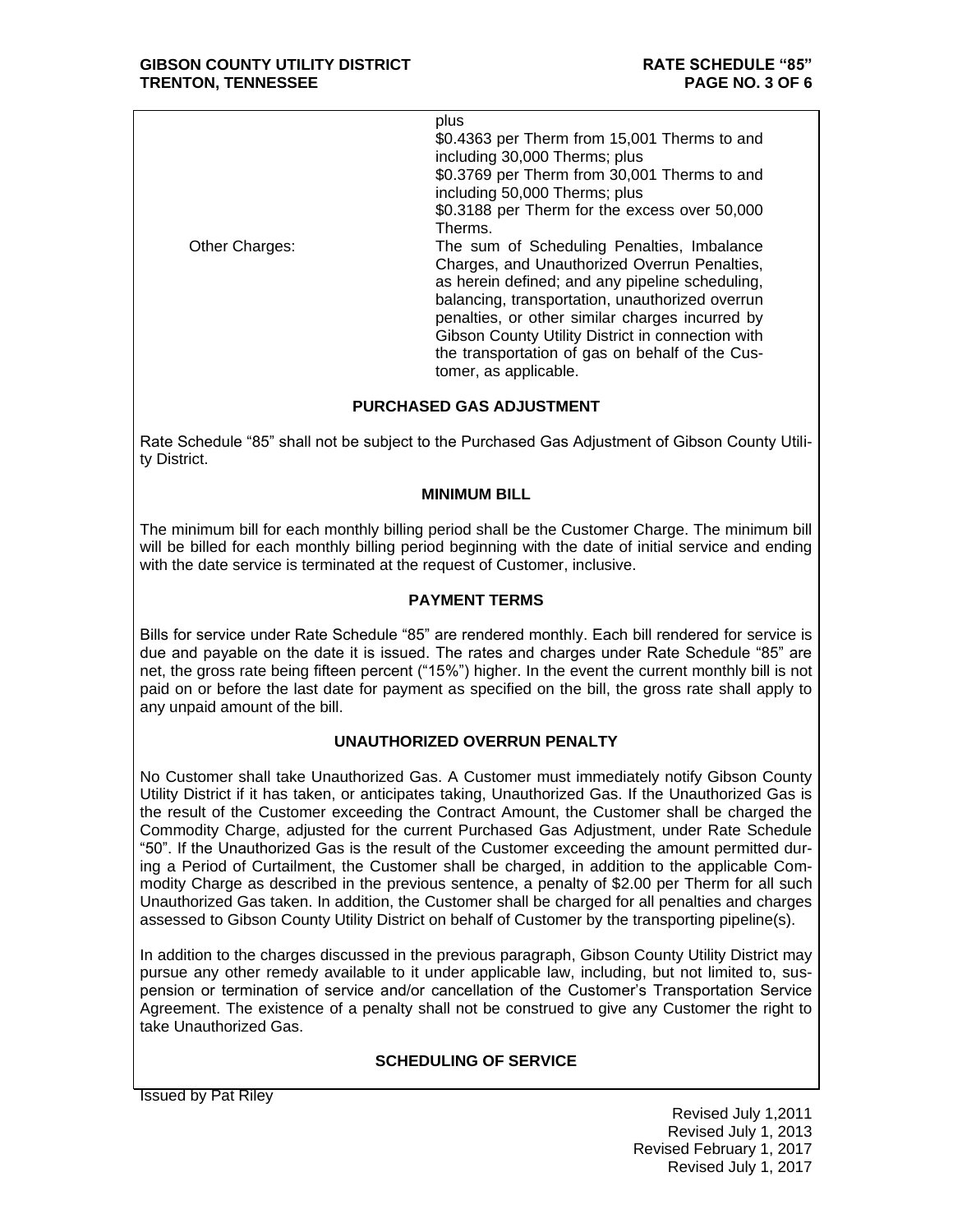By noon central time on or before the last business day of each month, Customer shall inform Gibson County Utility District of its:

- (a) Nomination of the daily quantity of gas to be delivered for the succeeding month, and
- (b) Choice of pipeline for transportation for the succeeding month.

If Customer does not provide a timely nomination to transport gas provided by a party other than Gibson County Utility District, Customer will have nominated Rate Schedule "50", by default. Once Customer makes the monthly election and nominations set forth above, any further changes during a month will require prior permission of Gibson County Utility District.

As soon as practicable during the succeeding month, Customer shall provide Gibson County Utility District a copy of its supplier's written verification of actual quantities delivered during the preceding month.

## **BALANCING OF DELIVERIES**

Deliveries and Redeliveries of gas hereunder shall be at uniform rates of flow with no significant fluctuations or imbalance. Any imbalances shall be corrected by Customer, insofar as practicable, during the month in which they occur. Customer may adjust its daily nominations during a month in order to correct any accumulated imbalance and maintain a monthly balance, subject to the operating limitations of Gibson County Utility District. Gibson County Utility District reserves the right to limit the amount of imbalances to avoid operating problems and to comply with balancing requirements of any pipeline transporting gas hereunder. Customer will be responsible for any imbalance charges assessed by the pipeline in connection with any gas transported by Gibson County Utility District under this Rate Schedule "85". Gibson County Utility District reserves the right to reduce nominations when, in the judgment of Gibson County Utility District, such action is necessary to reduce or eliminate operational problems. Gibson County Utility District will use its best efforts to notify Customer before proceeding with a unilateral reduction and will notify Customer of any reduction to Customer's nomination that has been instituted by Gibson County Utility District.

It shall be the responsibility of Customer to maintain a daily and monthly balance with its transporting pipelines to avoid any assessment of penalties against Gibson County Utility District. If Gibson County Utility District is assessed a penalty by a Customer's transporting pipeline, Gibson County Utility District shall have the right to pass through all such penalties to Customer to the extent Customer is responsible for causing Gibson County Utility District to be assessed such penalties.

# **RESOLUTION OF MONTHLY IMBALANCES**

Any differences between the quantities delivered to the city gas stations of Gibson County Utility District for the account of Customer for the month and the quantities consumed by Customer as metered for the month, shall be the "Monthly Imbalance". Unless Gibson County Utility District and Customer agree to correct the Monthly Imbalance in kind, the Monthly Imbalance shall be resolved monthly by "cashing out" the imbalances as they are known to exist at that time. If Customer consumes more gas than it has delivered to Gibson County Utility District, Customer will be deemed to be "short" by the amount of the deficiency and Gibson County Utility District will sell gas to Customer in an amount equal to the deficiency and at a price equal to the highest weighted index price for any week beginning in the calendar month as published in *Inside FERC's Gas Market Report* plus the current commodity transportation rate of the primary pipeline transporter of Gibson County Utility District inclusive of all surcharges and fuel times the premium percentage corresponding to the percentage of the deficiency listed in the table below. If Customer

Issued by Pat Riley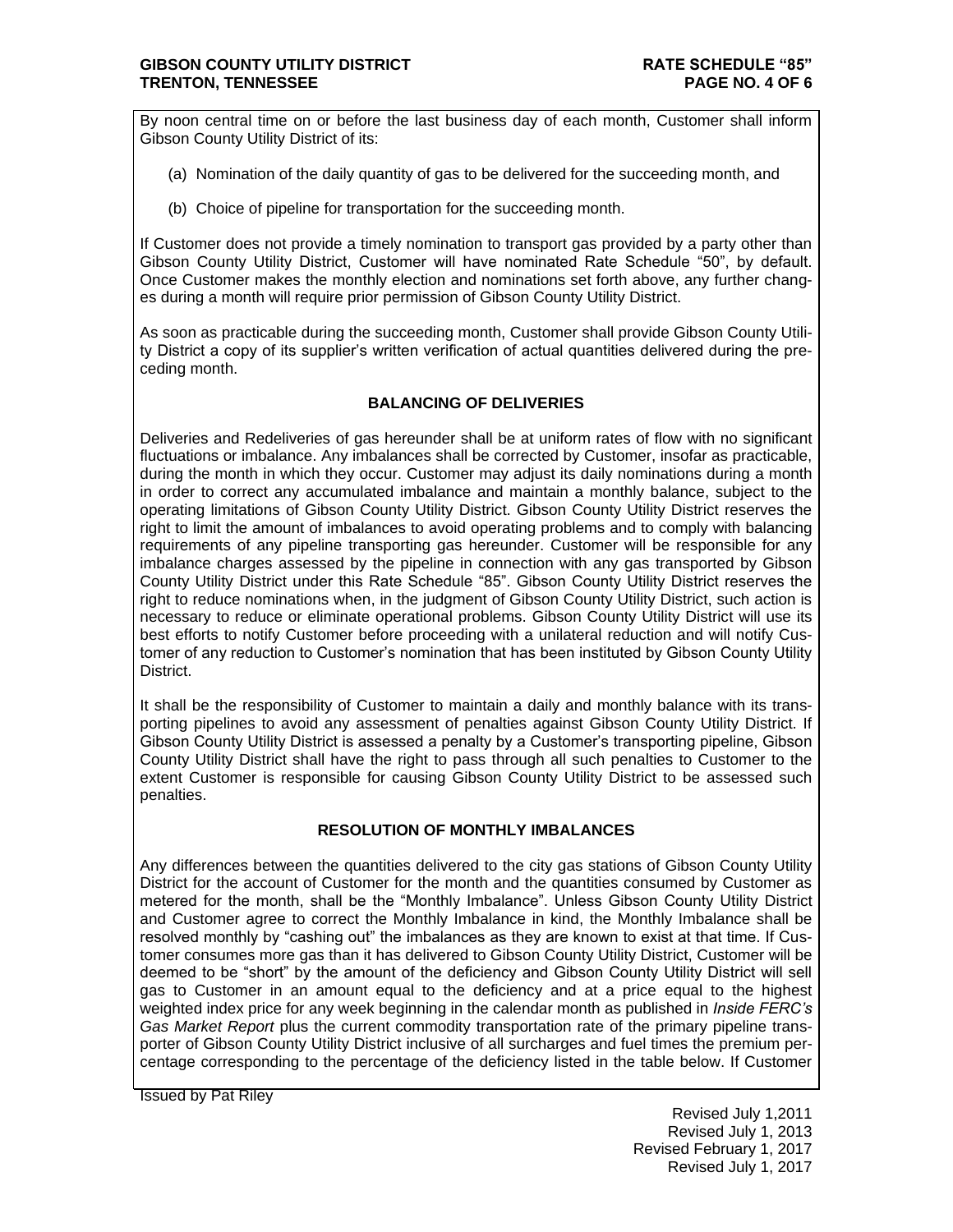#### **GIBSON COUNTY UTILITY DISTRICT RATE SCHEDULE "85" TRENTON, TENNESSEE PAGE NO. 5 OF 6**

consumes less gas than it has delivered to Gibson County Utility District, Customer will be deemed "long" by the amount of the surplus and Gibson County Utility District will buy the amount of the surplus by paying Customer a price equal to the lowest weighted index price for any week beginning in the calendar month as published in *Inside FERC's Gas Market Report* plus the commodity transportation rate of the primary pipeline transporter of Gibson County Utility District inclusive of all surcharges and fuel times the discount percentage corresponding to the percentage of the surplus listed in the table below.

|                                                      | Short     | Long       |
|------------------------------------------------------|-----------|------------|
| Percentage of Imbalance                              | (Premium) | (Discount) |
| Equal to or less than 10 percent                     | 100%      | 100%       |
| Over 10 percent and less than or equal to 15 percent | 115%      | 85%        |
| Over 15 percent and less than or equal to 20 percent | 130%      | 70%        |
| Over 20 percent                                      | 150%      | 50%        |

A Monthly Imbalance for any month that becomes apparent after the close of the month shall be treated as a Monthly Imbalance for the month in which the Monthly Imbalance is discovered.

## **NOTICES**

To the extent possible, Gibson County Utility District shall give Customer at least a one-hour Notice of Interruption before a Period of Interruption begins. A Notice of Interruption may be written or oral and shall be sufficient if given by Gibson County Utility District via telephone or in person to the person or persons designated from time to time by the Customer as authorized to receive such notices, or by facsimile transmission to the telephone number designated from time to time by the Customer, or if mailed or hand-delivered in writing to the Customer's premises. If a Period of Interruption involves only a reduction in the amount of gas being transported, the Notice of Interruption shall state the daily and/or hourly quantity of gas that Customer may transport. A Period of Interruption shall continue in effect until Gibson County Utility District notifies Customer that the Period of Interruption has terminated or until the time specified in the Notice of Interruption expires.

## **SERVICE AVAILABILITY**

All requests for new or additional service or the transfer of existing service to higher priority end use will be supplied based on the judgment of Gibson County Utility District as to the available gas supply, the load factor or use pattern of the Customer, end use priority as may be specified by the FERC, impact on the local economy, and laws of the State of Tennessee.

## **CONTRACT FOR SERVICE**

Each Customer receiving service under Rate Schedule "85" shall execute a contract with Gibson County Utility District for at least one year to end on the May 1<sup>st</sup> specified in said contract. If Customer refuses to execute a contract with Gibson County Utility District, the net rate for service under Rate Schedule "85" shall be two cents per Therm higher with the exception of the Customer Charge which shall remain at \$200.

#### **RULES AND REGULATIONS**

All service provided hereunder is subject to the Rules and Regulations of Gibson County Utility District that may from time to time be in effect.

Issued by Pat Riley